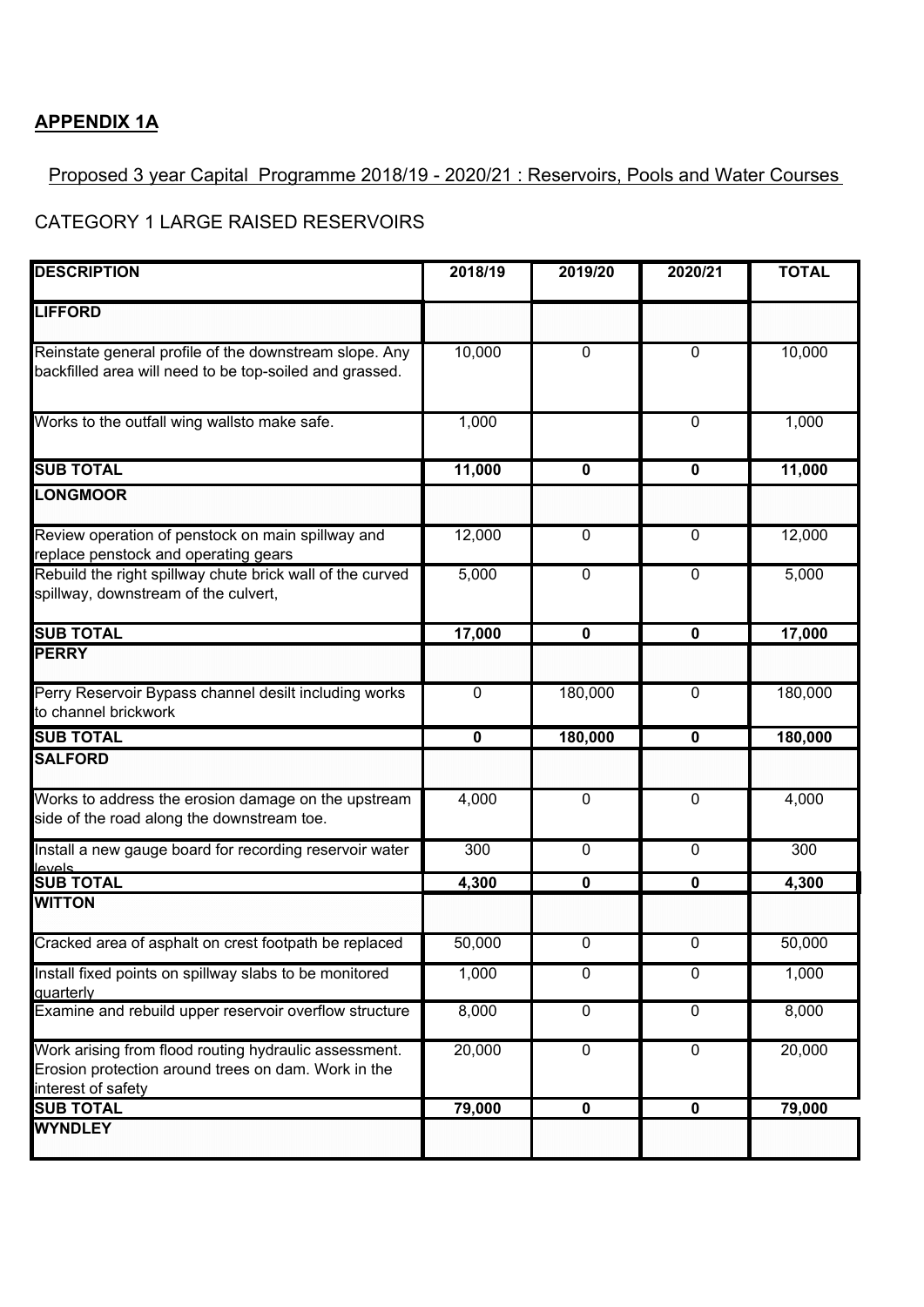| Brick embankment toe wall and foundations be<br>extended next to spillway and area of erosion<br>addressed. Tree making embankment wall unstableand<br>to be removed. | 10,000  | 0       |         | 10,000  |
|-----------------------------------------------------------------------------------------------------------------------------------------------------------------------|---------|---------|---------|---------|
| <b>SUB TOTAL</b>                                                                                                                                                      | 10,000  | 0       |         | 10,000  |
| <b>WORK ARISING FROM SECTION 10 INSPECTIONS</b>                                                                                                                       |         |         |         |         |
| <b>S10 TOTAL</b>                                                                                                                                                      | 10,500  | 50,000  | 50,000  | 110,500 |
| <b>WORK ARISING FROM SECTION 12 INSPECTIONS</b>                                                                                                                       |         |         |         |         |
| <b>S12 TOTAL</b>                                                                                                                                                      | 55,000  | 55,000  | 66,000  | 176,000 |
| <b>ITOTAL</b>                                                                                                                                                         | 186,800 | 285,000 | 116,000 | 587,800 |
|                                                                                                                                                                       | 186,800 | 285,000 | 116,000 | 587,800 |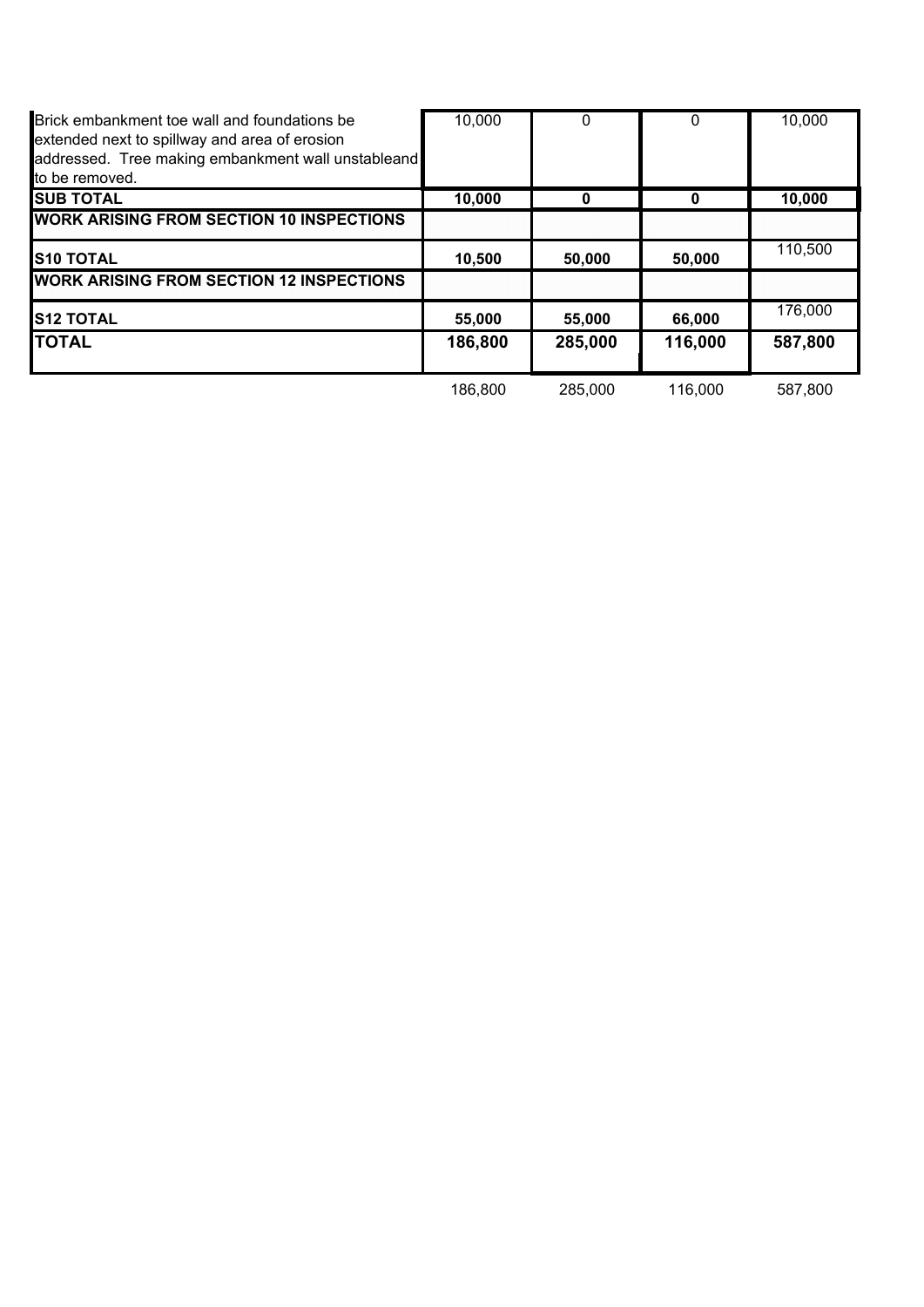## CATEGORY 2 RESERVOIRS

| <b>DESCRIPTION</b>                                                                                                     | 2018/19        | 2019/20        | 2020/21        | <b>TOTAL</b> |
|------------------------------------------------------------------------------------------------------------------------|----------------|----------------|----------------|--------------|
| <b>BROOKVALE PARK, ERDINGTON</b>                                                                                       |                |                |                |              |
| Install measures to prevent syphon overflow from                                                                       | 0              | 50,000         | $\mathbf 0$    | 50,000       |
| <b>blooking</b><br>SUB TOTAL                                                                                           | 0              | 50,000         | $\mathbf 0$    | 50,000       |
| PYPE HAYES PARK, ERDINGTON                                                                                             |                |                |                |              |
| Drainage be installed along base of wall on west side to<br>collect ground water seepage                               | $\pmb{0}$      | 5,000          | $\overline{0}$ | 5,000        |
| Install copings on wavewall                                                                                            | $\pmb{0}$      | 15,000         |                | 15,000       |
| Install outlet pipework/ Grill modification                                                                            | 0              | 16,000         | 0              | 16,000       |
| <b>SUB TOTAL</b>                                                                                                       | 0              | 36,000         | 0              | 36,000       |
| <b>CANNON HILL PARK BOATING, HALL GREEN</b>                                                                            |                |                |                |              |
| Excavation of bed and reprofile reservoir to improve<br>capacity, water flow and quality, & construct safety<br>shores | $\mathbf 0$    | $\overline{0}$ | 140,000        | 140,000      |
| Reinstate concrete wavewall                                                                                            | $\overline{0}$ | $\overline{0}$ | 32,000         | 32,000       |
| Works to pipework through the Dam                                                                                      |                | 0              | 1,000          | 1,000        |
| <b>SUB TOTAL</b>                                                                                                       | $\mathbf 0$    | $\mathbf 0$    | 173,000        | 173,000      |
| KINGS HEATH PARK, HALL GREEN                                                                                           |                |                |                |              |
| Reprofile reservoir to improve water flow and quality                                                                  | $\pmb{0}$      | $\mathbf 0$    | 50,000         | 50,000       |
| <b>SUB TOTAL</b>                                                                                                       | 0              | 0              | 50,000         | 50,000       |
| <b>WARD END PARK, HODGE HILL</b>                                                                                       |                |                |                |              |
| Excavation of bed and reprofile reservoir to improve<br>capacity, water flow and quality, & construct safety<br>shores | 113,885        | $\overline{0}$ | $\mathbf 0$    | 113,885      |
| <b>SUB TOTAL</b>                                                                                                       | 113,885        | n.             | n.             | 113,885      |
| <b>MANOR FARM PARK, NORTHFIELD</b>                                                                                     |                |                |                |              |
| Rebuild and replace brickwork on spillways                                                                             | $\mathbf 0$    | 10,000         | $\overline{0}$ | 10,000       |
| Reprofile and strengthen dam embankment, improving<br>capacity to safely pass flood flow                               | $\overline{0}$ | 40,000         | $\mathbf 0$    | 40,000       |
| Excavation of bed and reprofile reservoir to improve<br>capacity, water flow and Quality, & construct safety<br>shores | $\overline{0}$ | 95,000         | $\overline{0}$ | 95,000       |
| Carry out works to ensure free flow of culvert.                                                                        | $\overline{0}$ | 5,000          | $\overline{0}$ | 5,000        |
| Improve access to penstock                                                                                             | $\mathbf 0$    | 20,000         | $\mathbf 0$    | 20,000       |
| <b>SUB TOTAL</b>                                                                                                       | $\overline{0}$ | 170,000        | $\overline{0}$ | 170,000      |
| <b>SHENLEY FIELDS</b>                                                                                                  |                |                |                |              |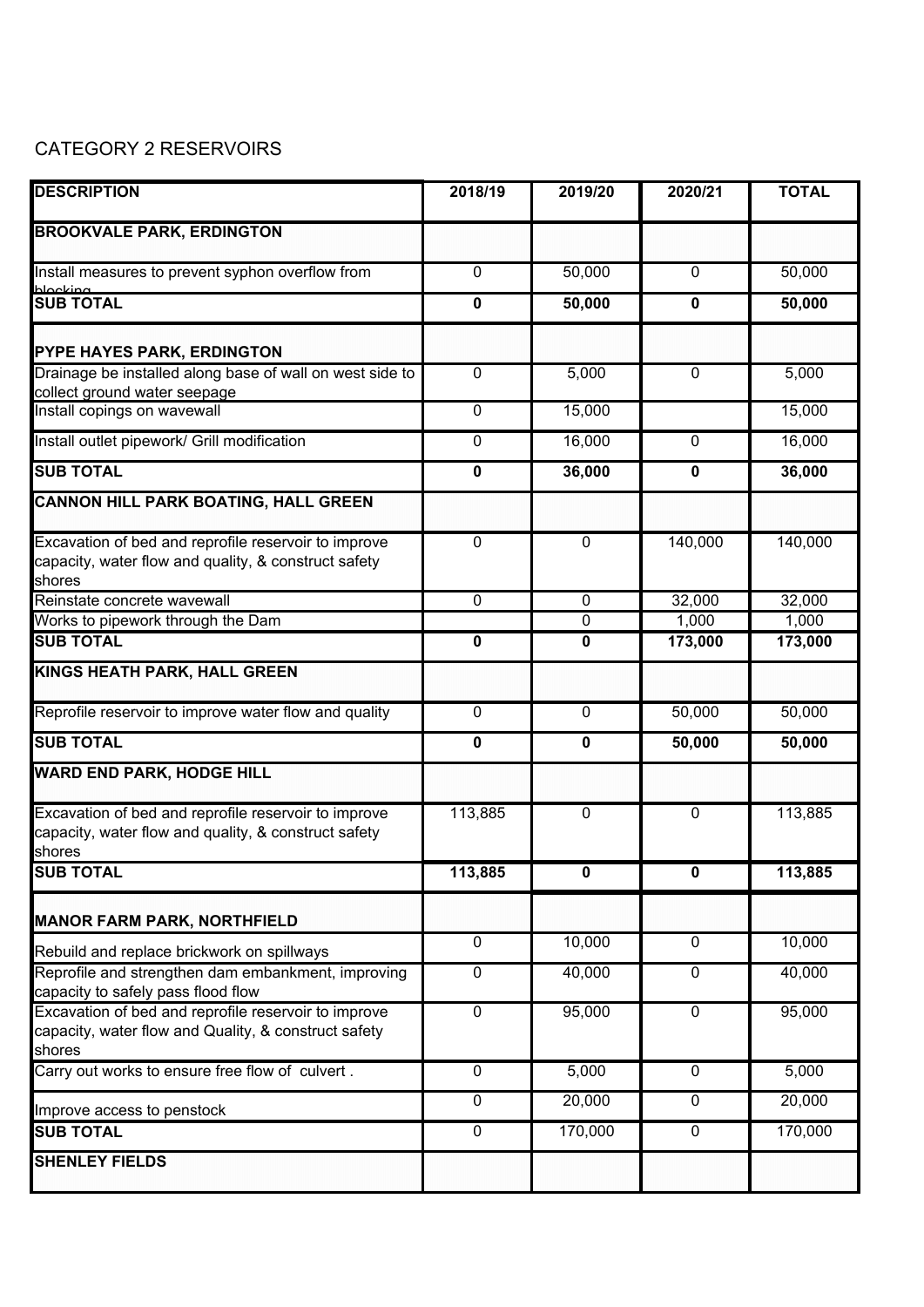| <b>KEEPERS POOL, SUTTON PARK</b>                    |             |              |             |        |
|-----------------------------------------------------|-------------|--------------|-------------|--------|
|                                                     |             |              |             |        |
| <b>SUB TOTAL</b>                                    | $\mathbf 0$ | $\pmb{0}$    | 75,000      | 75,000 |
| Reinstate concrete wavewall                         | $\mathbf 0$ | $\mathbf 0$  | 75,000      | 75,000 |
|                                                     |             |              |             |        |
| <b>VALLEY PARKWAY</b>                               |             |              |             |        |
|                                                     |             |              |             |        |
| <b>SUB TOTAL</b>                                    | 0           | 0            | 15,000      | 15,000 |
| Works to silt trap and penstocks etc                | $\mathbf 0$ | $\mathbf{0}$ | 15,000      | 15,000 |
|                                                     |             |              |             |        |
| <b>HANDSWORTH PARK</b>                              |             |              |             |        |
| <b>SUB TOTAL</b>                                    | 0           | 36,000       | $\mathbf 0$ | 36,000 |
| Marginal planting of reeds to improve water quality | 0           | 6,000        | 0           | 6,000  |
|                                                     |             |              |             |        |
| Works to feeder pipeto ensure free flow of water    | 0           | 10,000       | $\mathbf 0$ | 10,000 |
| New penstock that can be operated from ground level | 0           | 20,000       | 0           | 20,000 |

# **Flood Alleviation Works - Statutory Obligations.and Health and Safety Works**

| <b>Description</b>                          | 2018/19 | 2019/20 | 2020/21 | <b>TOTAL</b> |
|---------------------------------------------|---------|---------|---------|--------------|
| <b>Ackers Trust flood alleviation works</b> | 50,000  | 300,000 |         | 350,000      |
| <b>Brook course flood alleviation</b>       | 50,000  | 400,000 | 300,000 | 750,000      |
| <b>TOTAL</b>                                |         |         |         |              |
|                                             | 100,000 | 700,000 | 300,000 | 1,100,000    |

**1,100,000**

### **SUMMARY**

| <b>Description</b>             | 2018/19 | 2019/20   | 2020/21 | <b>TOTAL</b>            |
|--------------------------------|---------|-----------|---------|-------------------------|
| Category 1 Reservoirs          | 186,800 | 285,000   | 116,000 | 587,800                 |
| Category 2 Reservoirs          | 113,885 | 292,000   | 348,000 | 753,885                 |
| <b>Flood Alleviation Works</b> | 100.000 | 700,000   | 300,000 | 1,100,000               |
| Fees                           | 15,312  | 14,059    | 12,138  | 41,509                  |
| <b>TOTAL</b>                   | 415,997 | 1,291,059 | 776,138 | 2,483,194<br>0.102, 101 |

2,483,194